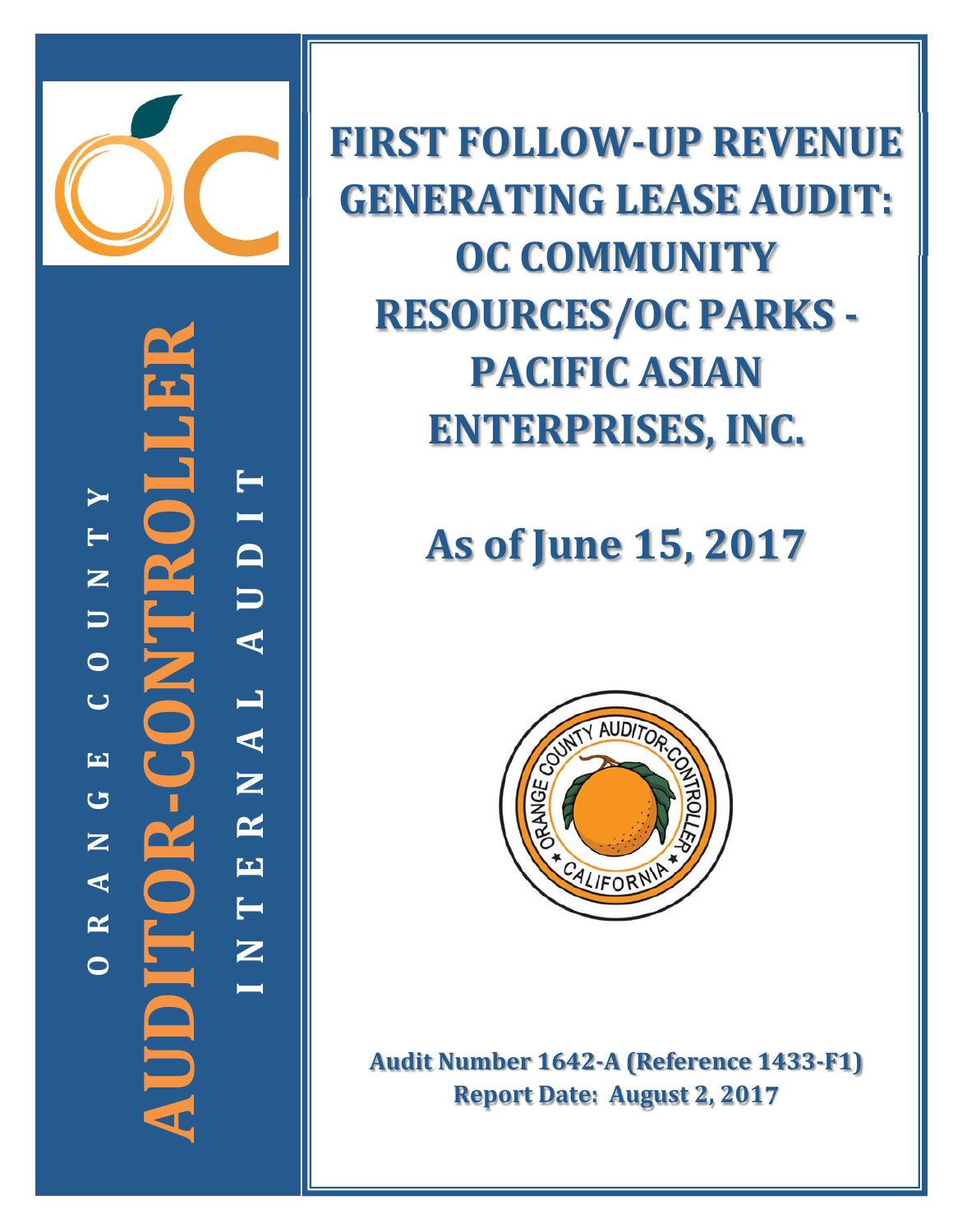

# **Eric H. Woolery, CPA Orange County Auditor‐Controller**

**Toni Smart, CPA Scott Suzuki, CPA, CIA, CISA Nancy N. Ishida, CPA, CIA, CISA Elizabeth Wylde, CPA** **Director, Internal Audit Assistant Director Senior Audit Manager III Audit Manager I**

**12 Civic Center Plaza, Room 200 Santa Ana, CA 92701**

Auditor-Controller Web Site www.ac.ocgov.com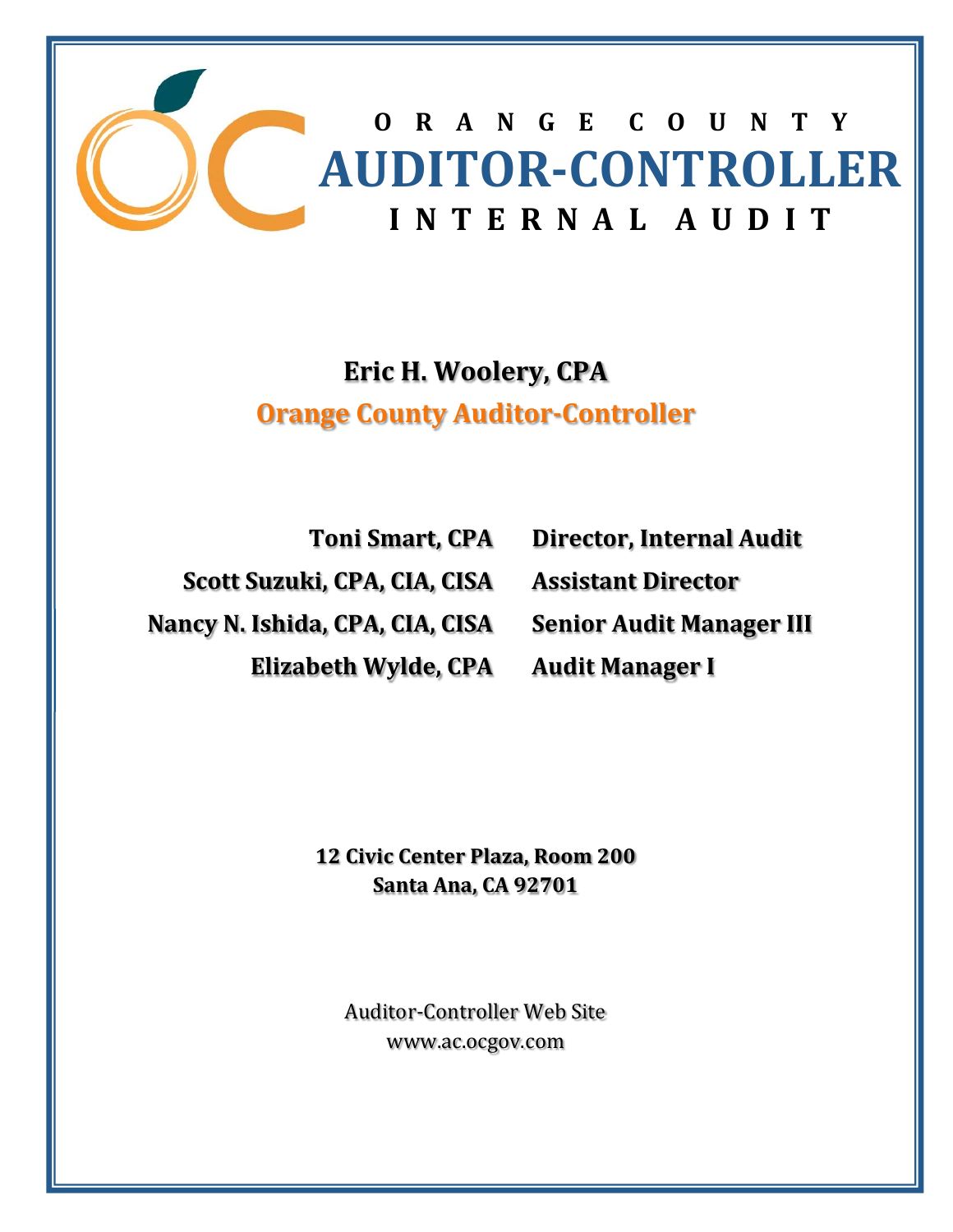

**ERIC H. WOOLERY, CPA** AUDITOR-CONTROLLER



# **Transmittal Letter**

**Audit No. 1642-A (Reference 1433-F1)** 

**August 2, 2017** 

- **TO:** Dylan Wright, Director OC Community Resources
- **SUBJECT:** First Follow-Up Revenue Generating Lease Audit: OC Community Resources/OC Parks – Pacific Asian Enterprises, Inc. Original Audit No. 1433, Issued December 8, 2015

We have completed our First Follow-Up Revenue Generating Lease Audit: OC Community Resources/OC Parks – Pacific Asian Enterprises, Inc. as of June 15, 2017. Our final report is attached for your review.

I submit an **Audit Status Report** quarterly to the Audit Oversight Committee (AOC) and to the Board of Supervisors (BOS) where I detail any critical and significant audit findings released in reports during the prior quarter and the implementation status of audit recommendations as disclosed by our Follow-Up Audits. Accordingly, the results of this Follow-Up Audit will be included in future status reports to the AOC and BOS.

Toni Smart, CPA, Director Auditor-Controller Internal Audit Division

## **Attachments**

Other recipients of this report: Members, Board of Supervisors Members, Audit Oversight Committee Eric Woolery, Auditor-Controller Frank Kim, County Executive Officer Lala Ragen, Deputy Chief Operating Officer Cymantha Atkinson, Deputy Director of OC Community Resources Stacy Blackwood, Director of OC Parks, OC Community Resources Jonathan Nicks, Deputy Director of OC Parks, OC Community Resources Thea Bullock, Director of Compliance, OC Community Resources Connie Chang, Financial and Strategic Planning Manager, OC Community Resources Brian Rayburn, Business Office Manager, OC Community Resources Kirk Holland, Business Manager, OC Community Resources/OC Parks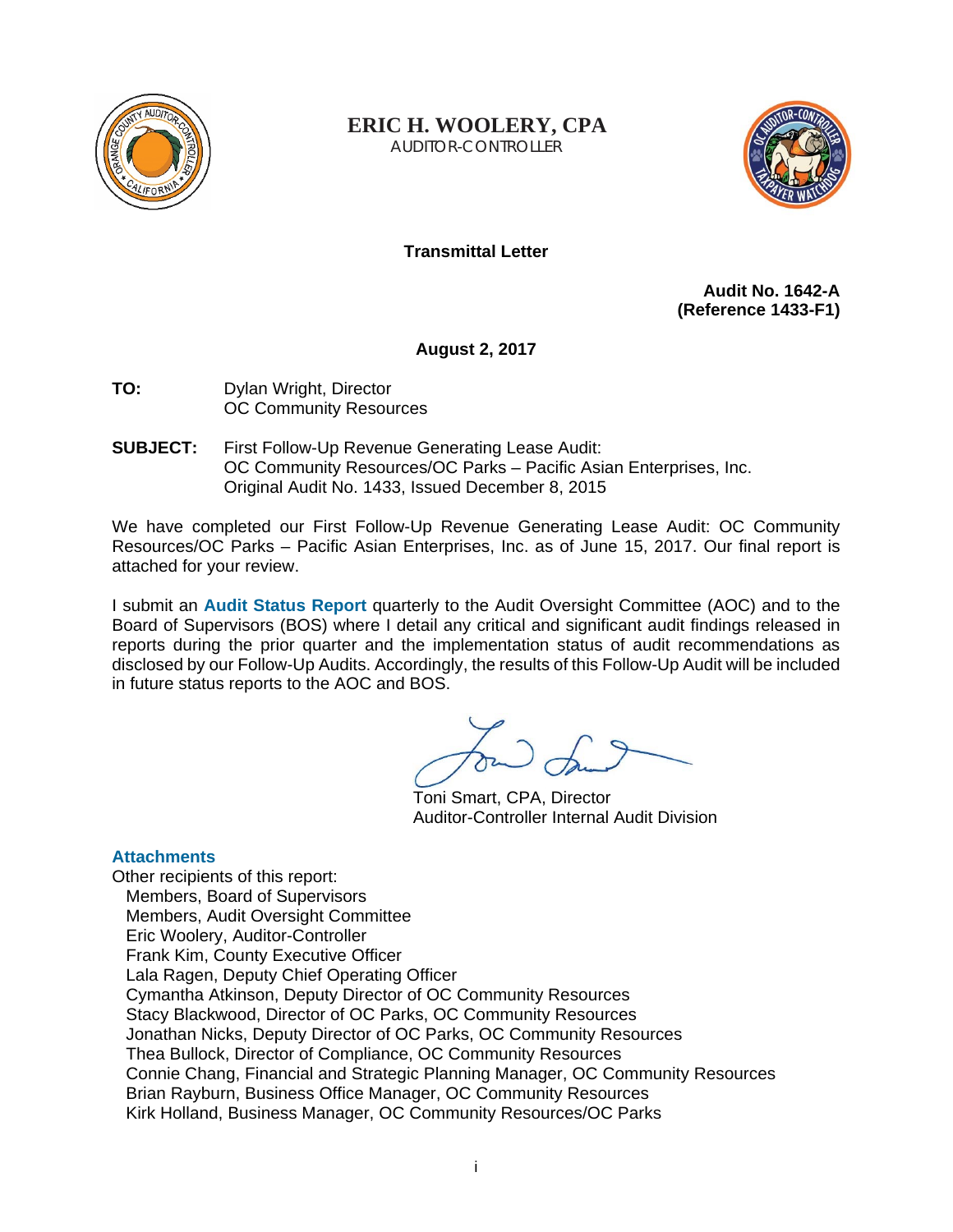*Dylan Wright, Director OC Community Resources August 2, 2017*

Other recipients of this report (continued):

Bill Reiter, Division Manager, OC Community Resources/OC Parks Scott Mayer, Chief Real Estate Officer Gail Dennis, Administrative Manager, CEO/Real Estate Steven Wiegmann, Administrative Manager, CEO/Real Estate Nicole Nguyen, Budget Analyst, OC Community Resources Lindsay Brennan, Budget Analyst, OC Community Resources/OC Parks Tonya Riley, Director of Satellite Accounting Operations, Auditor-Controller Win Swe, Accounting Manager III, Auditor-Controller/OCCR Accounting Yolanda Razo, Accounting Manager I, Auditor-Controller/OCCR Accounting Foreperson, Grand Jury Robin Stieler, Clerk of the Board of Supervisors

Macias Gini & O'Connell LLP, County External Auditor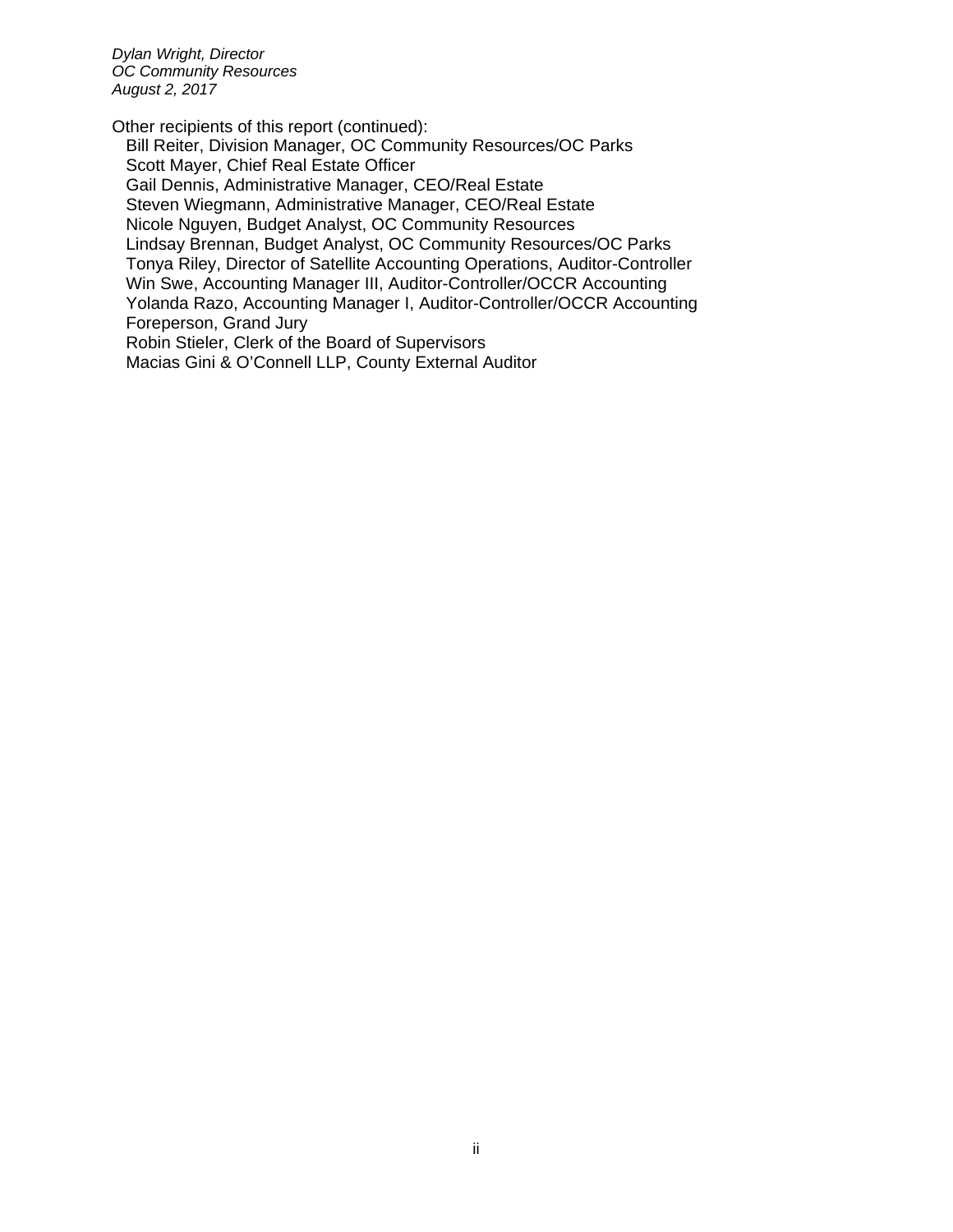

*First Follow-Up Revenue Generating Lease Audit: OC Community Resources/OC Parks: Pacific Asian Enterprises, Inc. Audit No. 1642-A (Reference 1433-F1)*

**As of June 15, 2017**

| <b>Transmittal Letter</b>        |             |
|----------------------------------|-------------|
| <b>Internal Auditor's Report</b> |             |
| <b>SCOPE</b>                     | 1           |
| <b>BACKGROUND</b>                | $\mathbf 1$ |
| <b>RESULTS</b>                   | 1           |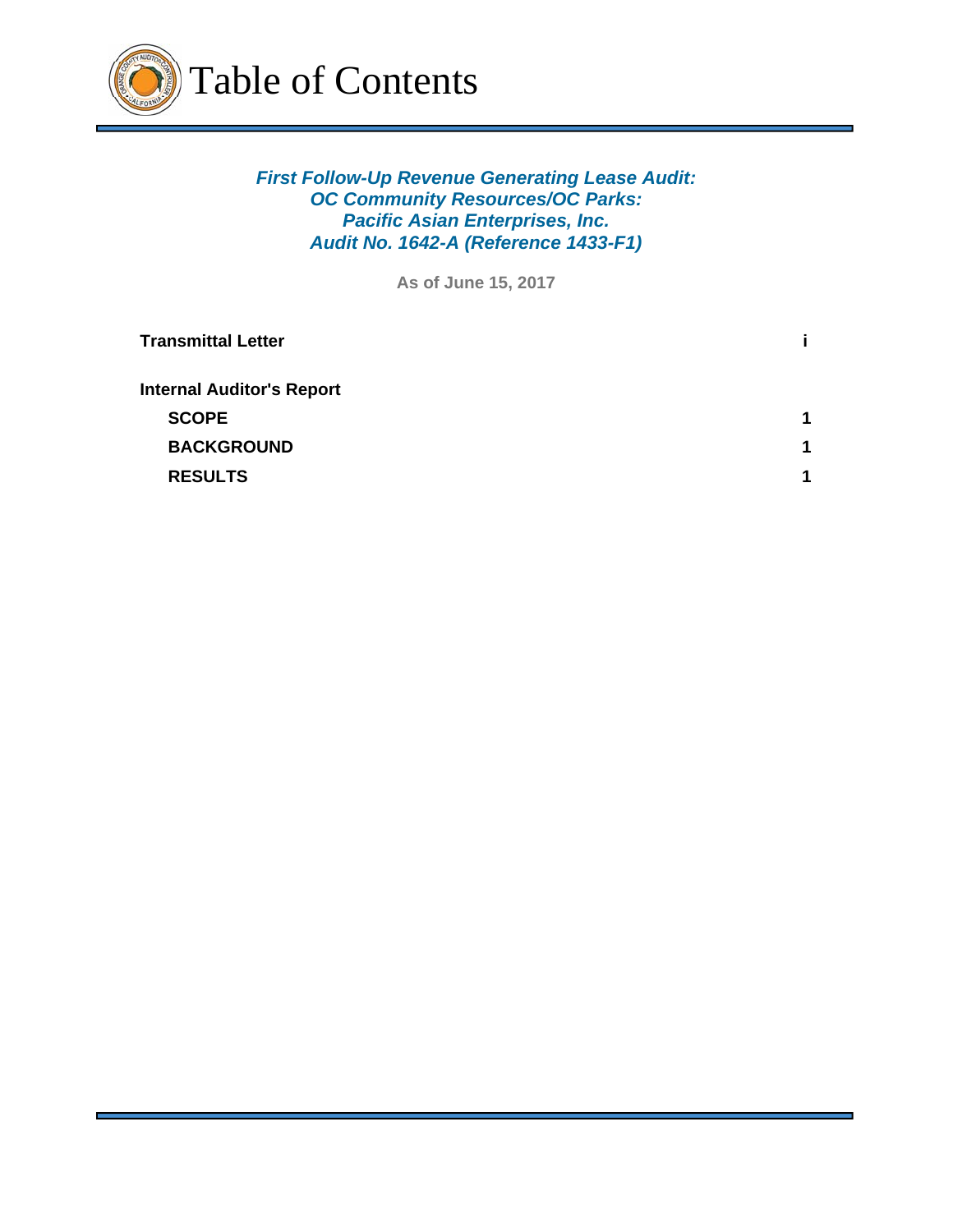

**Audit No. 1642-A August 2, 2017 (Reference 1433-F1)** 

| TO:      | Dylan Wright, Director<br><b>OC Community Resources</b>                                                                                                                   |
|----------|---------------------------------------------------------------------------------------------------------------------------------------------------------------------------|
| FROM:    | Toni Smart, CPA, Director<br><b>Auditor-Controller Internal Audit Division</b>                                                                                            |
| SUBJECT: | First Follow-Up Revenue Generating Lease Audit:<br>OC Community Resources/OC Parks – Pacific Asian Enterprises, Inc.,<br>Original Audit No. 1433, Issued December 8, 2015 |

#### **SCOPE**

We have completed a First Follow-Up Revenue Generating Lease Audit of OC Community Resources/OC Parks: Pacific Asian Enterprises, Inc. (PAE), HA78H-24-001-01. Our audit was limited to reviewing actions taken, as of June 15, 2017, to implement the **five (5) recommendations** from our original audit.

#### **BACKGROUND**

The original audit reviewed whether PAE's records adequately supported its monthly gross receipts reported to the County. During the original audit period of April 1, 2014 through March 31, 2015, PAE reported approximately **\$211,000** in gross receipts and paid **\$13,000** in percentage rent and **\$144,000** in base rent to the County for total rent paid of **\$157,000.** The original audit identified **five (5) Control Findings** related to underreported gross receipts in the areas of freight fees, insurance commissions, brokerage commission for non-PAE manufactured used boats (two instances), additional source documentation needed to identify the business locations where PAE part sales occur, and PAE's submitted financial statements did not follow the lease agreement requirements.

At the time of the original audit, OC Dana Point Harbor Department (OC DPH) managed Dana Point Harbor including its marina and lessees; however, on June 14, 2016, the County dissolved the OC Dana Point Harbor Department and placed responsibility for management of Dana Point Harbor under the OC Parks Division of the OC Community Resources Department (OCCR).

#### **RESULTS**

Our First Follow-Up Audit of recommendations from the original audit found that OCCR **implemented four (4) recommendations and partially implemented one (1) recommendation**. A second Follow-Up Audit will be discussed with OCCR regarding the partially implemented recommendation.

Based on our First Follow-Up Audit, the following is the implementation status of the five (5) original recommendations:

**First Follow-Up Revenue Generating Lease Audit: OC Community Resources/OC Parks – Pacific Asian Enterprises, Inc.** 

**Audit No. 1642-A (Reference 1433-F1) Page 1**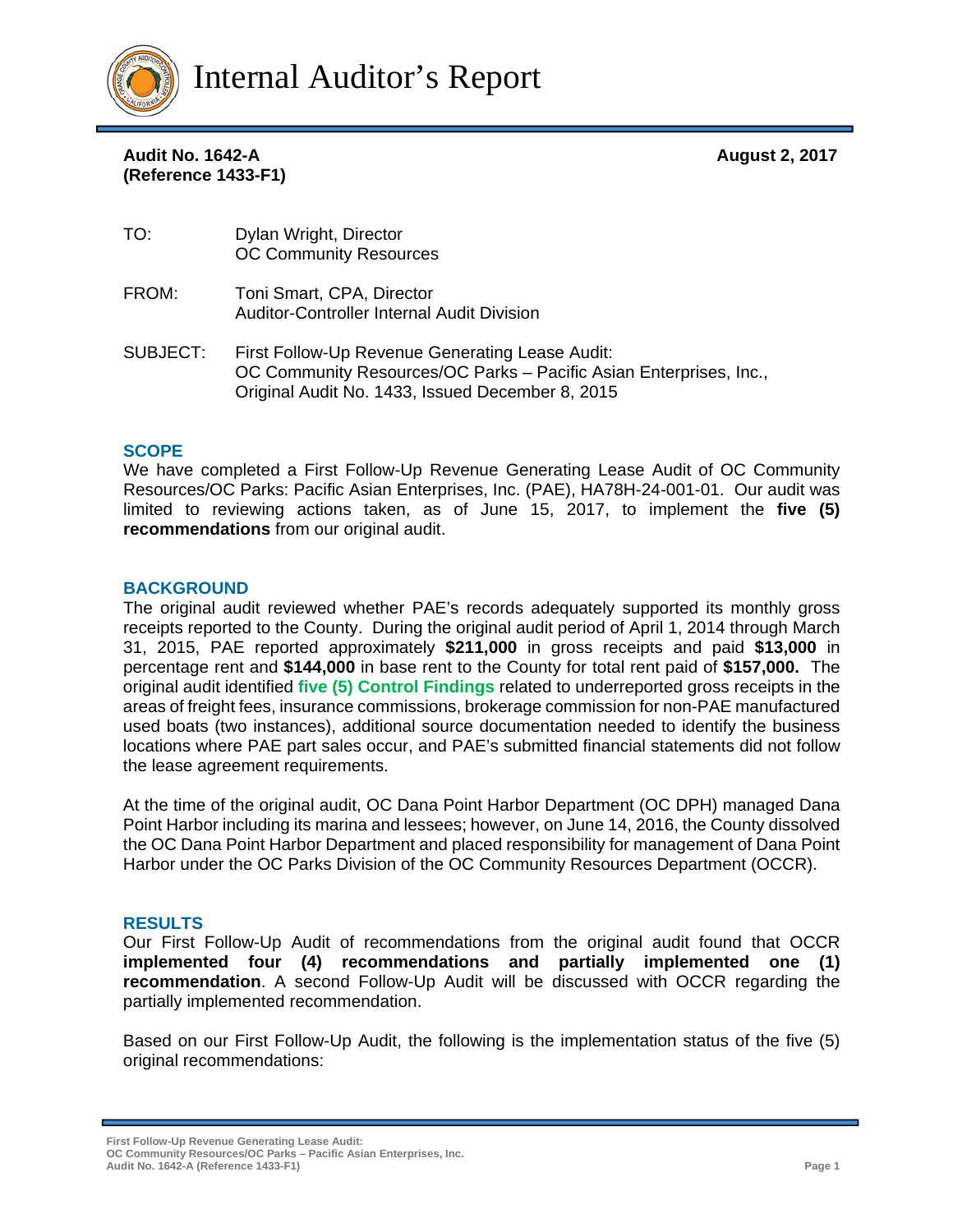

## **Finding No. 1 – Unreported Gross Receipts – Freight Charges and Insurance Commissions (Control Finding)**

**Recommendation No. 1**: We recommend that OC DPH require PAE to report freight charges and insurance commissions as gross receipts and pay rent owed of \$6,447. We also recommend that OC DPH require PAE to pay additional rent owed for the period January 1, 2015 through the month of correction.

Current Status: **Implemented**. Our First Follow-Up Audit found that freight and insurance commissions are now reported as gross receipts on a monthly basis and PAE has paid the County the additional rent of \$6,447 for the period March 2012 through December 2014. Additionally, PAE calculated the freight and insurance commissions from January 1, 2015 through June 30, 2016 (month of correction) and identified that they owed the County an additional amount of \$3,764, which was included in the payment sent to the County. Therefore, we consider this recommendation implemented.

#### **Finding No. 2 – Unreported Gross Receipts – Sales Commissions from a Non-PAE Manufactured Used Boat (Control Finding)**

**Recommendation No. 2**: We recommend OC DPH require PAE to report new and used boat commissions for all non-PAE manufactured transactions originating in Dana Point Harbor and pay percentage rent owed of \$1,700 for the December 2014 transaction.

Current Status: **Implemented**. Our First Follow-Up Audit found that OCCR informed PAE of the requirement to report new and used boat commissions for all non-PAE manufactured transactions originating in Dana Point Harbor. Additionally, PAE paid the additional rent of \$1,700 for the December 2014 transaction. Therefore, we consider this recommendation implemented.

#### **Finding No. 3 – Unreported Gross Receipts – House Only Portion of Sales Commission Reported (Control Finding)**

**Recommendation No. 3**: We recommend that OC DPH require PAE to pay additional percentage rent owed of \$777.

Current Status: **Implemented**. Our First Follow-Up Audit found that PAE paid the additional rent owed of \$777 for the non-PAE manufactured boat sale in December 2014. Therefore, we consider this recommendation implemented.

#### **Finding No. 4 – Supporting Documentation for Parts Sales Made by Other PAE Locations (Control Finding)**

**Recommendation No. 4**: We recommend that OC DPH require PAE to include the sales person's information on the sales order form for parts and related sales.

**First Follow-Up Revenue Generating Lease Audit: OC Community Resources/OC Parks – Pacific Asian Enterprises, Inc.** 

**Audit No. 1642-A (Reference 1433-F1) Page 2**